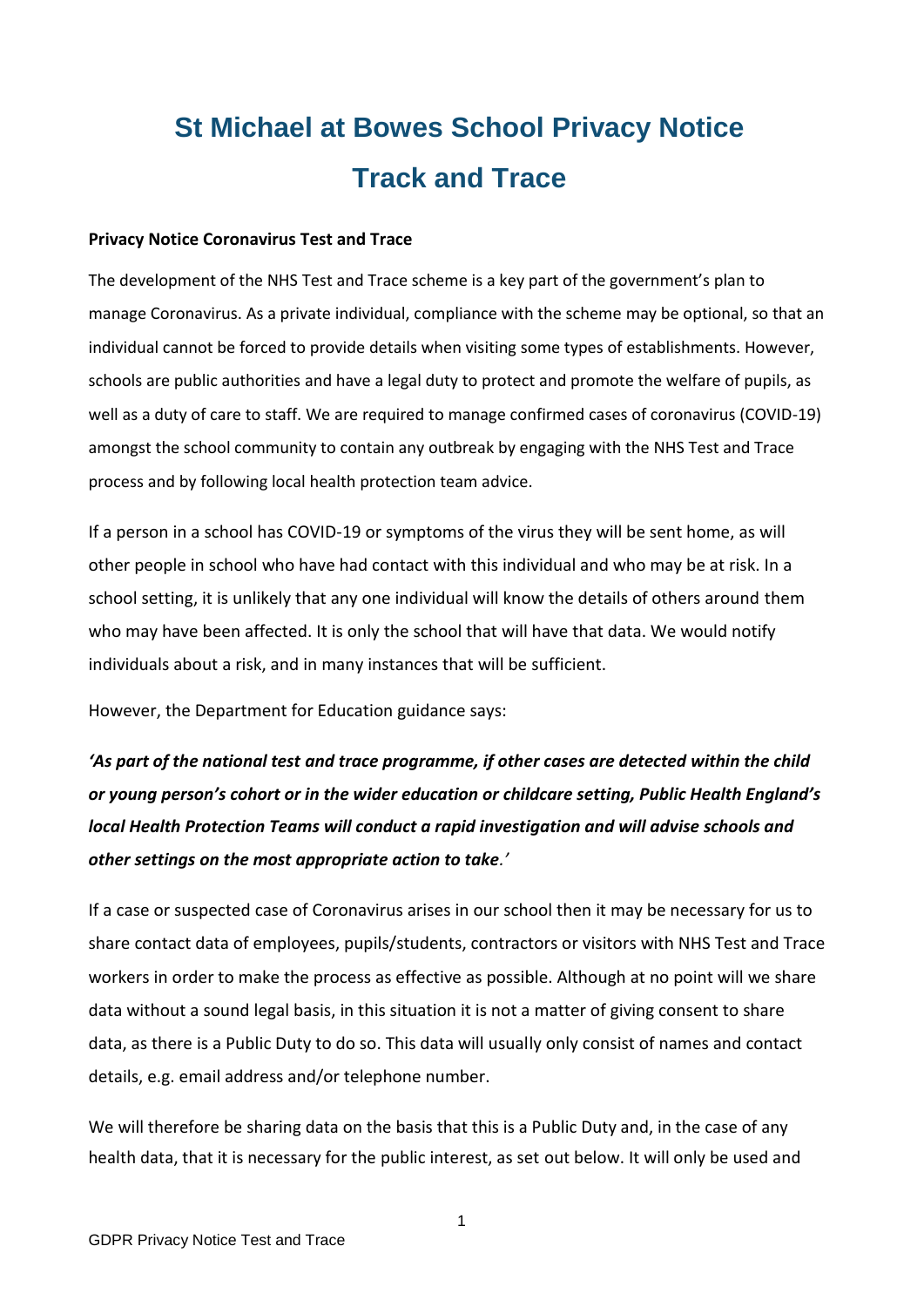retained in line with national guidelines and the applicable data protection laws. Where data needs to be shared we will:

- only share data with the relevant authorities
- verify the identity of persons requesting personal data
- limit the data shared to the minimum necessary
- ensure the data is kept secure, and only share via secure methods
- keep a record of the data shared, under the strictest confidence
- notify any individuals whose data has been shared (where possible)

## **NHS Test and Trace and the Law**

The law on protecting personally identifiable information, known as the General Data Protection Regulation (GDPR), allows Public Health England to use the personal information collected by NHS Test and Trace. The section of the GDPR that applies is:

Article 6(1)(e) – '*processing is necessary for the performance of a task carried out in the public interest or in the exercise of official authority vested in the controller*'

As information about health is a special category of personal information, a further section of the GDPR applies:

Article 9(2)(i) – '*processing is necessary for reasons of public interest in the area of public health, such as protecting against serious cross-border threats to health or ensuring high standards of quality and safety of healthcare*'

Public Health England also has special permission from the Secretary of State for Health and Social Care to use personally identifiable information without people's consent where this is in the public interest. This is known as 'Section 251' approval and includes the use of the information collected by NHS Test and Trace to help protect the public from coronavirus. The part of the law that applies here is Section 251 of the National Health Service Act 2006 and the associated Health Service (Control of Patient Information) Regulations 2002.

The privacy notice for the service can be found here:

## <https://contact-tracing.phe.gov.uk/help/privacy-notice>

## **Rights of Data Subjects in relation to their personal data**